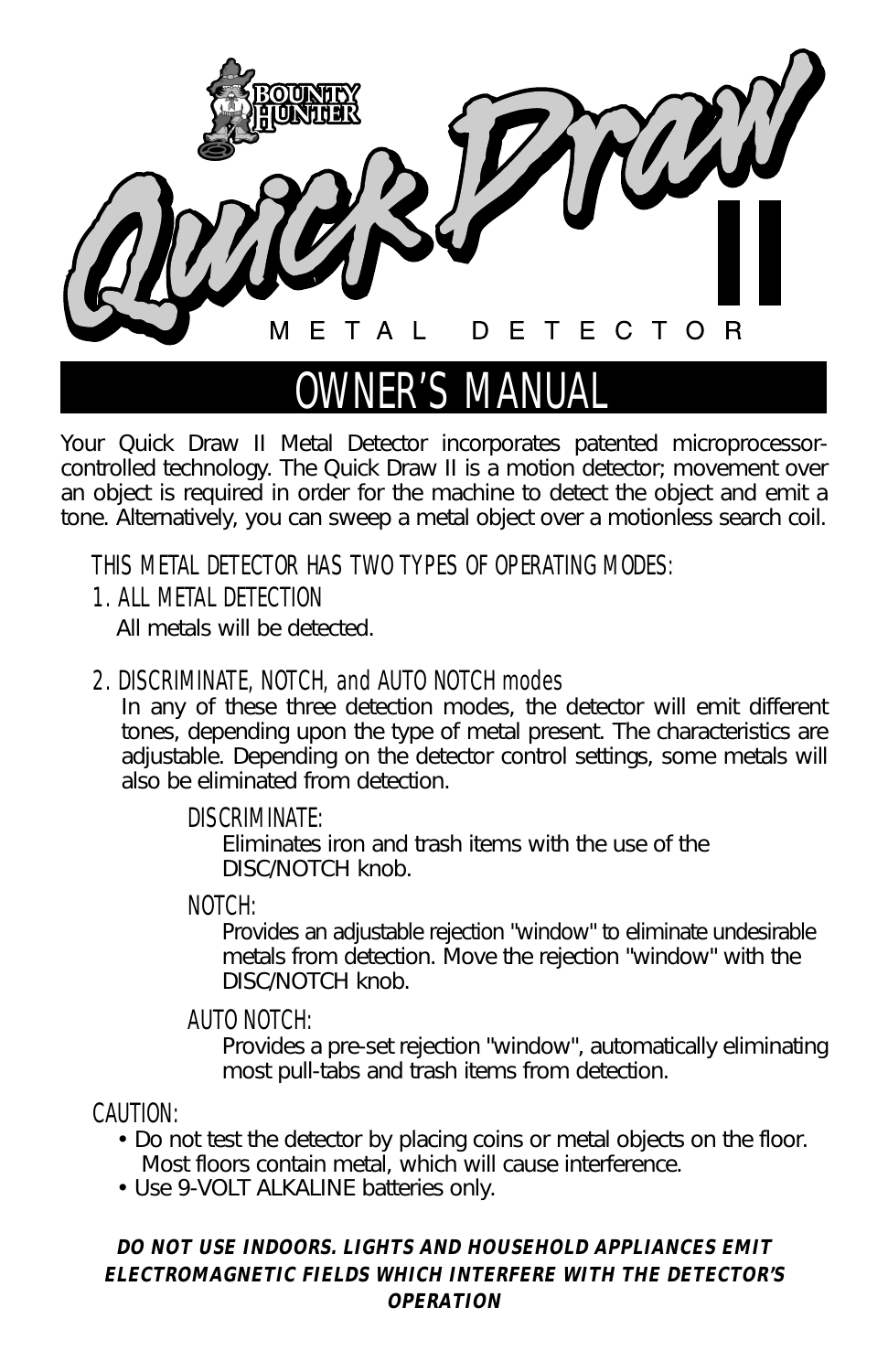## **INTRODUCTION**

*Your Quick Draw II is an advanced technology metal detector, designed for a variety of applications including coinshooting, relic hunting, and general purpose detecting.* 

*Before using your Quick Draw II, it is important to read these instructions. This*

*manual's description of detection concepts and types of metals is necessary to avoid frustration if you are new to the hobby of metal detecting.*

#### **Terminology**

- *Elimination Reference to a metal or target being "eliminated" means that the detector will not emit a tone nor light up an LCD indicator when an object is in the coil's detection field.*
- *Discrimination When the detector emits different tones for different types of metals, and when the detector "eliminates" certain metals, we refer to this as the detector "discriminating" among different types of objects.*
- *Iron Iron is a common, low-grade metal which is often an undesirable target. Examples of undesirable iron objects are old cans, pipes, bolts, and nails.*
- *Relic A relic is an aged object of historical significance. Note that many relics are made of iron, an otherwise undesirable object in some metal detecting applications.*

*Pull-tabs and Trash Items — Discarded pull-tabs from beverage containers are the most bothersome items for professional and hobby metal detectorists. These items are generally constructed of aluminum,*

*iron, or steel. We have therefore incorporated special features into the Quick Draw II to eliminate these targets or to alert you to their possible presence.*

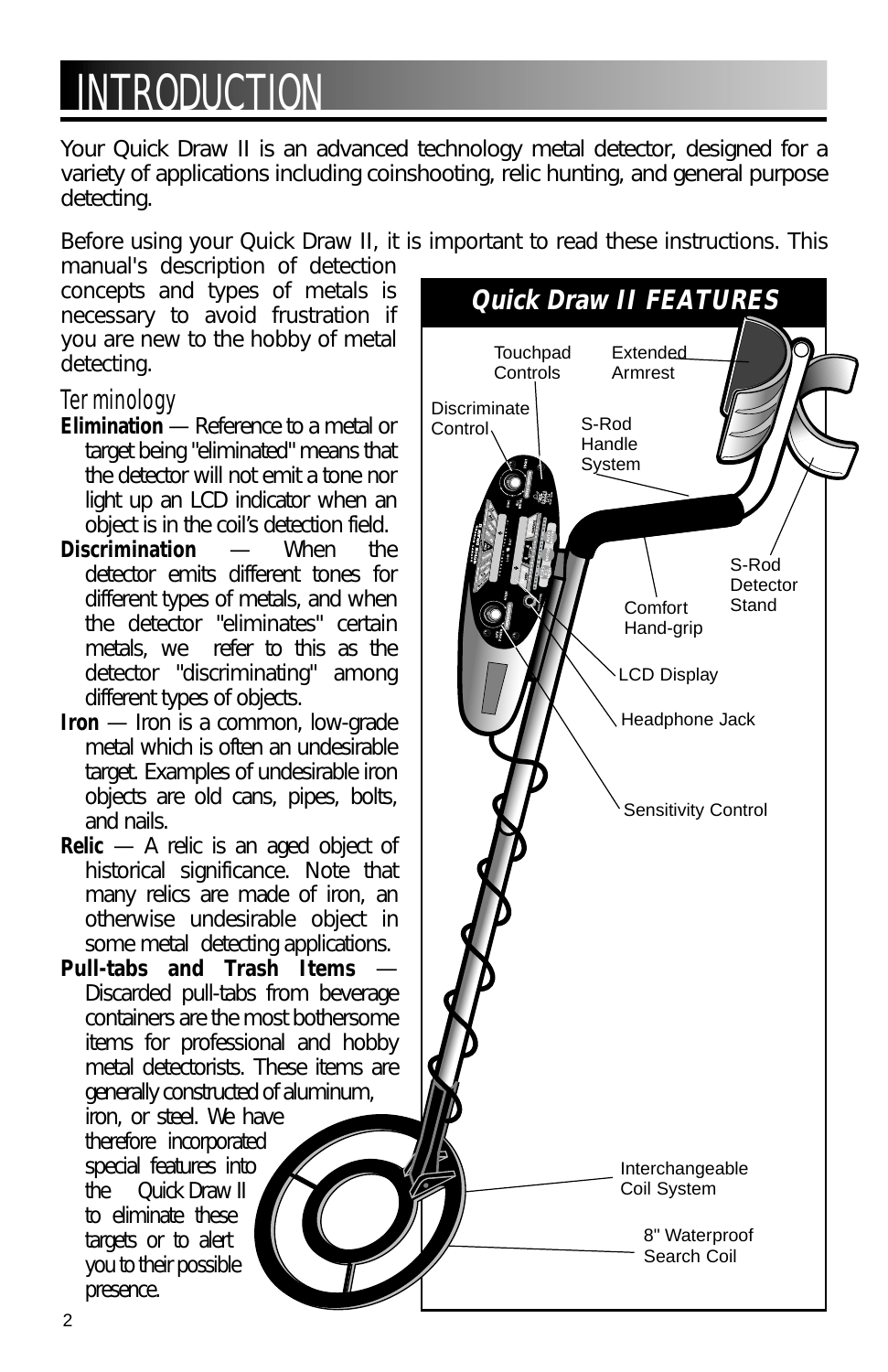# TABLE OF CONTENTS

| <b>SENSITIVITY ADJUSTMENT</b> 10                   |
|----------------------------------------------------|
|                                                    |
|                                                    |
| IN THE FIELD TECHNIQUES 14                         |
| <b>METAL DETECTING APPLICATIONS</b> 16             |
|                                                    |
|                                                    |
|                                                    |
| <b>TREASURE HUNTER'S CODE OF ETHICS BACK COVER</b> |
| <b>WARRANTY INFORMATION BACK COVER</b>             |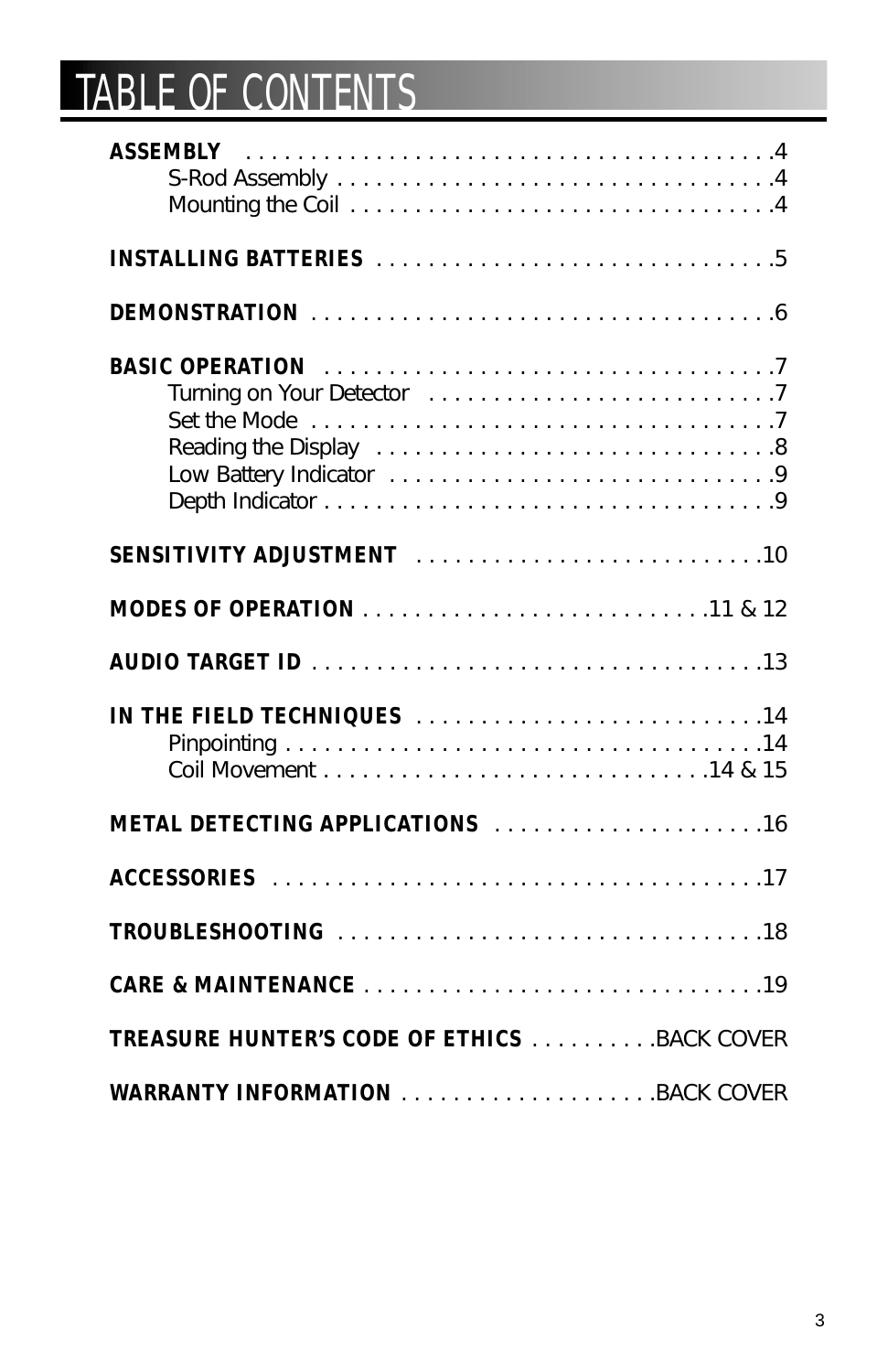## EASY ASSEMBLY

#### *Assembling your Quick Draw II Metal Detector is easy and requires no tools. Just follow these steps:*

- ●*1 Using the supplied bolt and knurled knob, attach the search coil to the lower stem.*
- ●*2 Press the button on the upper end of the lower stem and slide the lower stem into the upper stem.*

*Adjust the stem to a length that lets you maintain a comfortable upright posture, with your arm relaxed at your side.*

●*3 Wind the search coil cable around the stem. Leave enough slack in the cable to let you adjust the coil when you are hunting on uneven ground. Then tighten the knob at the end of the search coil.*

Note: *To adjust the coil, simply loosen the knob.*

●*4 Insert the coil's plug into the matching connector on the control housing. Be sure the holes and pins line up correctly.* 

### Caution:

- *Do not force the plug in. Excess force will cause damage.*
- *To disconnect the cable, pull on the plug. Do not pull on the cable.*

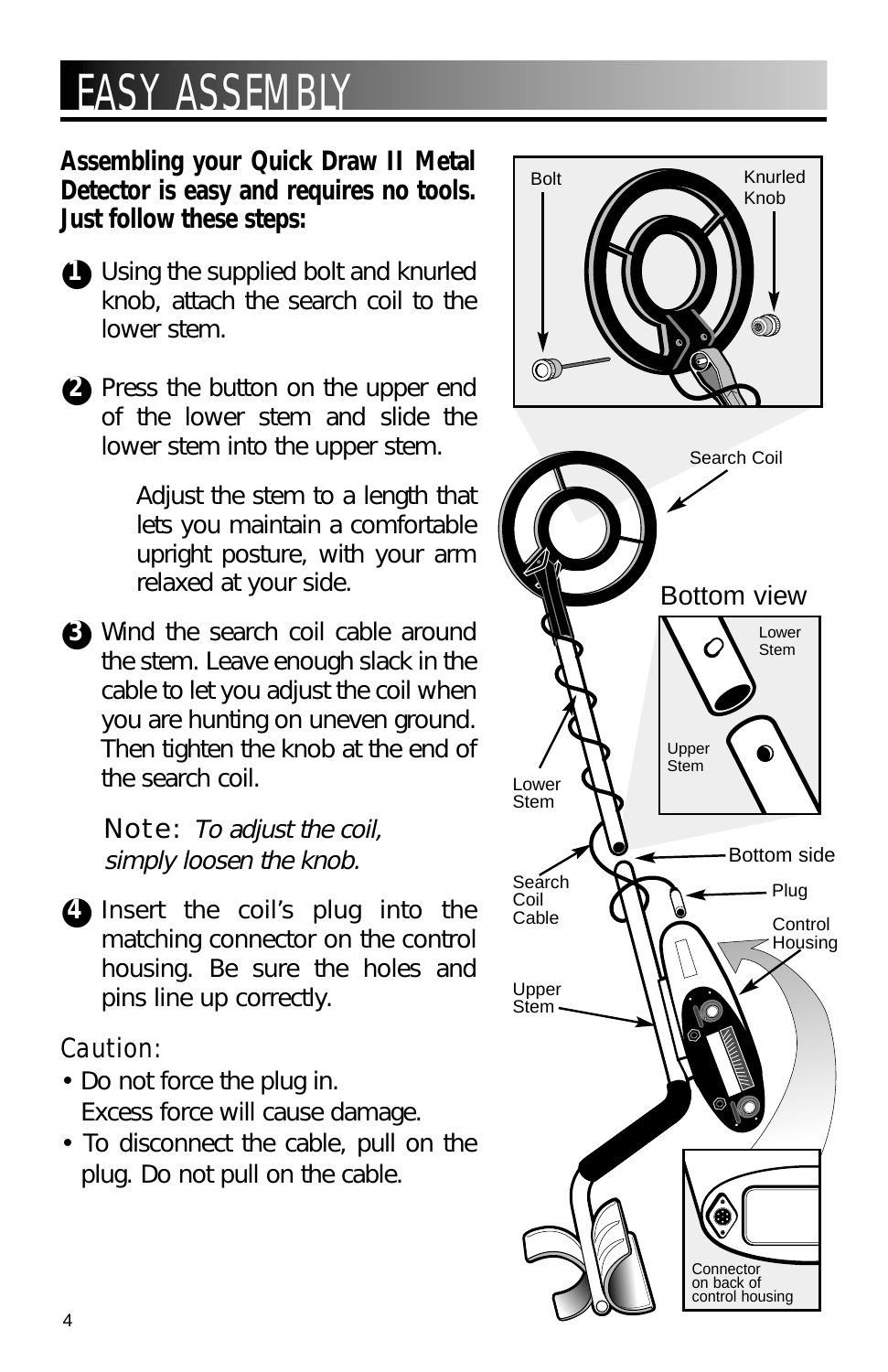## **BATTERIES**

IMPORTANT: *Always use ALKALINE batteries for optimal performance. Always remove the batteries for prolonged storage.*

*CHECK THE BATTERIES if your detector exhibits any of the following symptoms:*

- **1 1** The unit does not turn on.
- ●*2 Low speaker volume.*
- ●*3 Unable to tune detector with the discriminate knob.*

*The Low Battery indicator light will come on and stay on whenever the batteries need replacing. It should flash momentarily when the Power Switch is turned on.*

IMPORTANT: *Your Quick Draw II metal detector requires two 9-Volt ALKALINE batteries.*

*Follow these steps to install the batteries.*

- **1** *Carefully remove* the *battery compartment door by pressing the release clip on the right side of the door.*
- ●*2 Snap one battery onto each of the terminals and place the batteries inside the compartment. Insert one battery with the terminals facing down, and the second battery with terminals facing outward.*
- ●*3 Replace the compartment door by carefully inserting opposite side of clip first. Then press down on clip side until battery door snaps into*

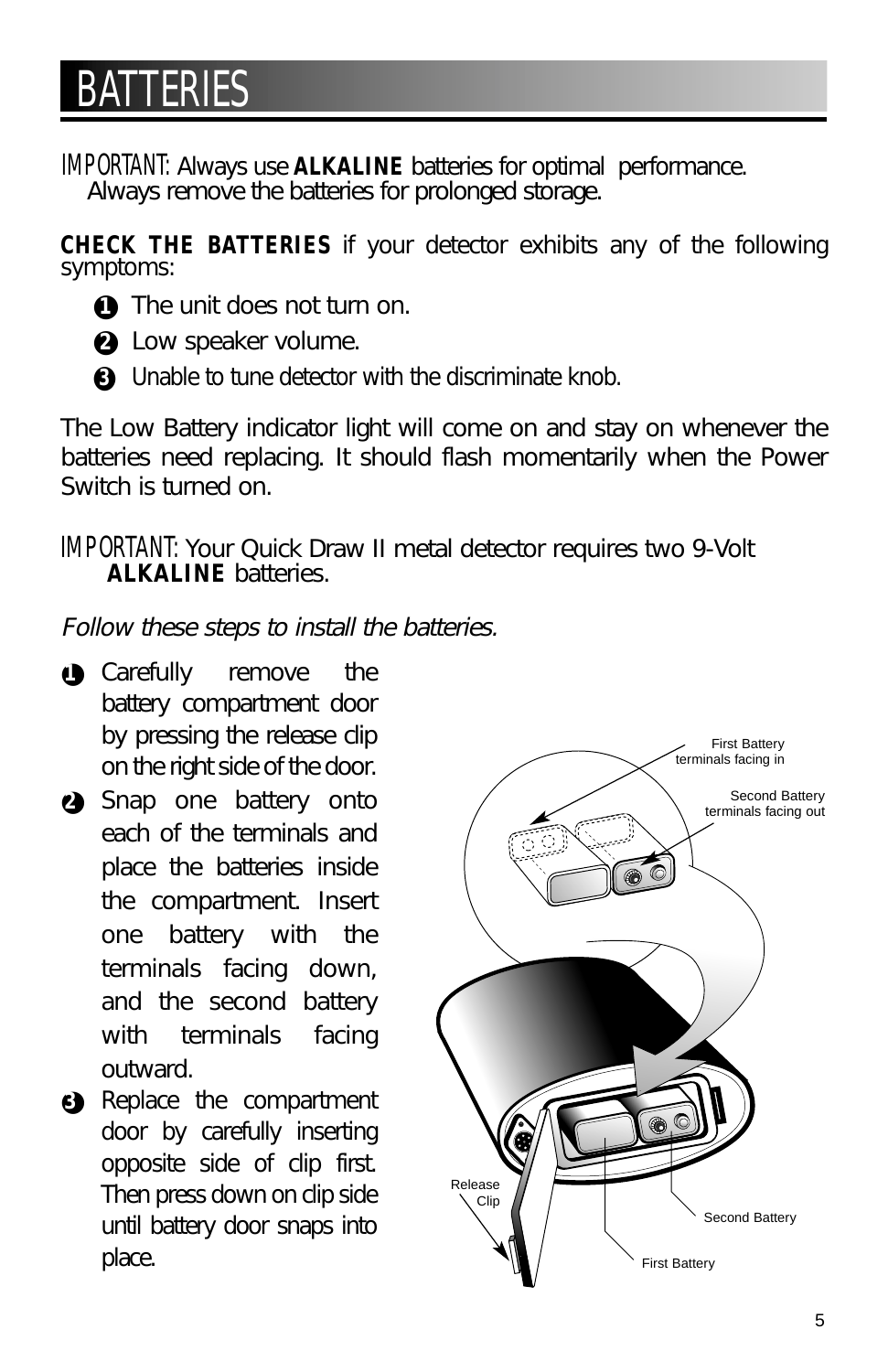# **Quick Draw II DEMONSTRATI**

*Here is a quick way to demonstrate the basic features of your Quick Draw II.*

### I. Supplies Needed

- *A quarter (25¢) A penny (1¢) A dime (10¢)*
- *A nickel (5¢) Small piece of aluminum foil A nail*

## II. Position your Quick Draw II

- *• Place the detector on a table, with the search coil hanging over the edge.*
- *• Be sure that the search coil is far away from walls or metal objects. Keep the search coil away from any metal in the table.*
- *• Turn off appliances or lights which cause electromagnetic interference*

### III. Beginning Switch Settings

- *• Right Knob (DISC/NOTCH) — 100% counterclockwise to low*
- *• Left Knob (SENSITIVITY) click on and set to 3:00 (3/4 turn)*
- *• Do not press any touchpads*

### IV. All Metal Detection

- *A. Wave all objects under the search coil*
	- *NOTICE THE TONES*

### V. Discriminate Mode

- *A. Turn the right knob (DISC/NOTCH) slowly to the right past the "DISC" indication.*
- *B. Wave all objects under the search coil at different "DISC" settings.*
	- *NOTICE THE DIFFERENT TONES*
	- *NOTICE THE METALS ELIMINATED*

## VI. Notch Mode

- *A. Press the NOTCH touchpad*
- *B. Right knob (DISC/NOTCH) 100% counterclockwise to low*
- *C. Wave all objects under the search coil while slowly turning the right knob clockwise.*
	- *NOTICE THE DIFFERENT TONES*
	- *NOTICE THE METALS ELIMINATED*

## VII. Auto Notch Mode

- *A. Press the AUTO NOTCH touchpad*
- *B. Right knob (DISC/NOTCH) 100% counterclockwise to low*
- *C. Wave all objects under the search coil while slowly turning the right knob clockwise.*
	- *NOTICE THE DIFFERENT TONES*
	- *NOTICE THE METALS ELIMINATED*





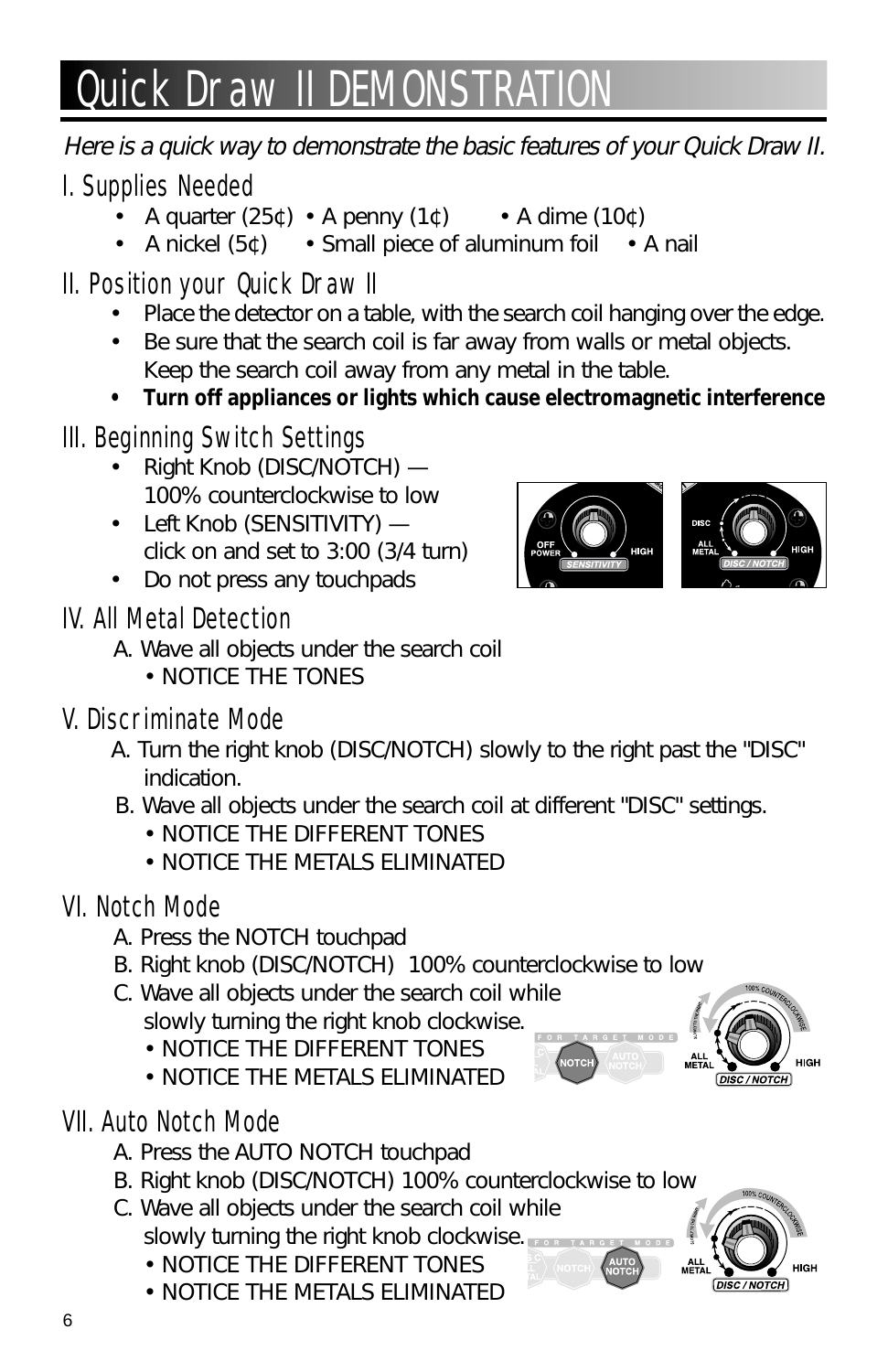## BASIC OPERATION

### TURNING ON YOUR DETECTOR

*Turn the left knob (SENSITIVITY) to the right. As the knob clicks to the "On" position, the detector sounds three beeps, the LCD arrows appear momentarily, and the unit pre-sets to the DISC/ALL METAL mode of operation.*

### SET THE MODE

#### *1. ALL METAL*

- *A. Press the DISC/ALL METAL touchpad*
- *B. Turn the right knob (DISC/NOTCH) to the left.*

*The unit will emit sound when passing over all types of metal objects. The ALL METAL mode offers the greatest depth detection capability.*

#### *2. DISCRIMINATE*

*A. Press the DISC/ALL METAL touchpad* 

*B. Slowly turn the right knob (DISC/NOTCH) clockwise.*

*As you turn the knob clockwise the detector will first eliminate small iron objects such as nails. When rotated clockwise, large iron objects are eliminated, followed by trash items such as foil and aluminum.*

#### *3. NOTCH*

*Press the NOTCH touchpad, and the detector will automatically reject iron. Turn the DISC/NOTCH knob clockwise for selective elimination of various junk items while still detecting nickels, silver and copper coins, and small gold items. NOTCH eliminates medium tone trash items while still detecting valuable low and high tone metals. (audio tone ID is discussed later).*

#### *4. AUTO NOTCH*

*Press the AUTO NOTCH touchpad, and the detector will automatically reject iron and most pull-tabs. Nickels and most small gold rings will be retained. The DISC/NOTCH knob creates a rejection "window" which can be moved as it is turned clockwise. With this mode, you can reject screw caps and zinc (post 1982) pennies as the DISC/NOTCH control is turned clockwise, but still detect valuables with low and high tones.* 

*Note: If you are not sure of your current mode setting, simply press the desired touch-pad again.*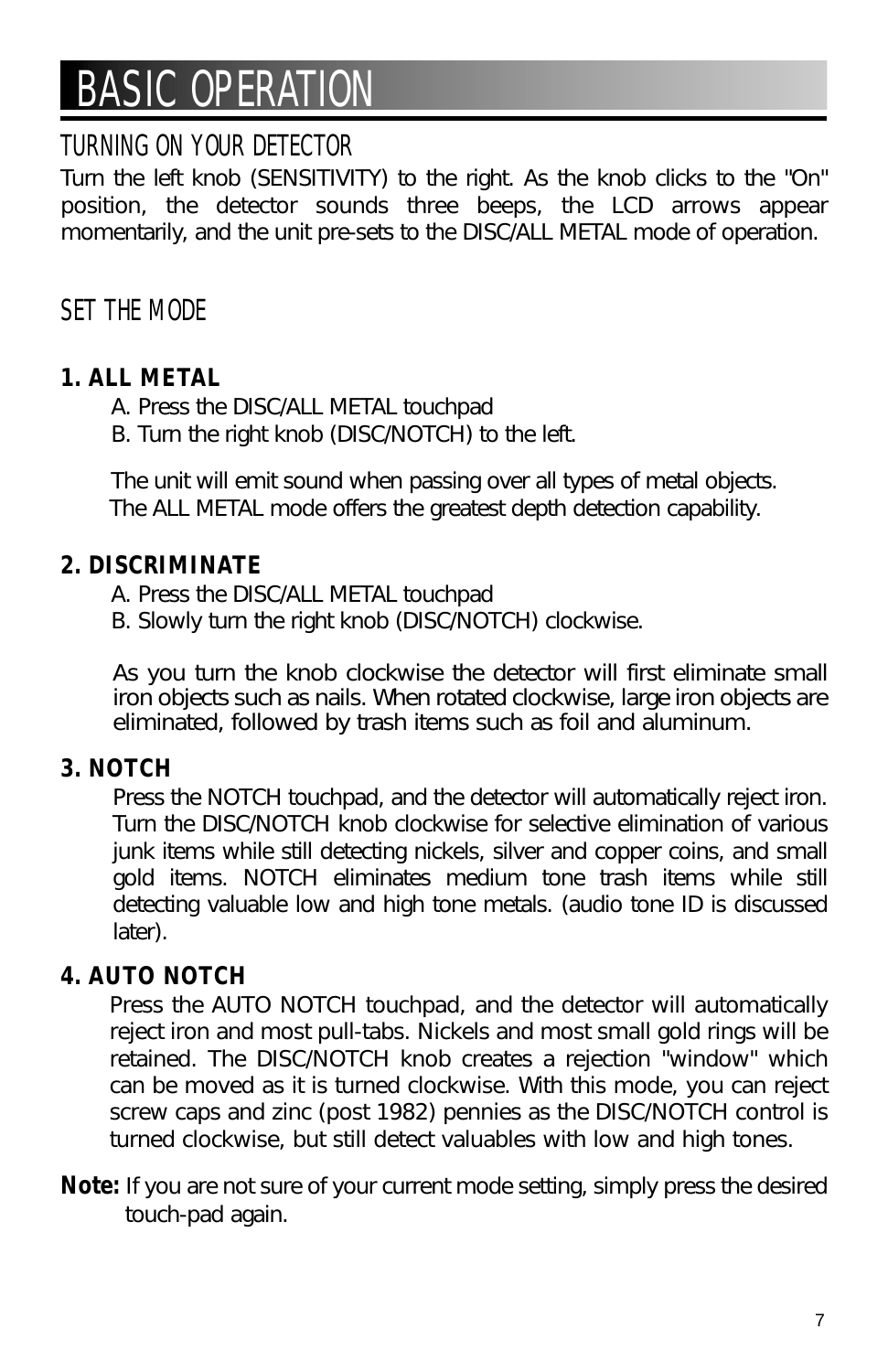## LCD TARGET DISPLAY

#### READING THE DISPLAY

*The Liquid Crystal Display (LCD) shows the PROBABLE identification of the targeted metal, as well as the PROBABLE depth of the target, in inches.*

*Pass the search coil repeatedly over a target, and observe the target readout. The detector will register a repeated, unchanging target identification when a buried target has been located and identified. If, upon repeated passes over the same spot, the target identification reads inconsistently, the target is probably a trash item, or oxidized metal. With practice, you will learn to unearth only the repeatable signals.*

*The segment identifications are highly accurate, when detecting the objects described on the label. For example, if you pass the coil repeatedly over a nickel, your detector will repeatedly register a nickel. However, if you repeatedly register a nickel, for an unknown buried object, you could be detecting some other metallic object with the same magnetic signature as a nickel.*

*GOLD TARGETS Gold objects will register on the left side of the LCD scale.*

*Gold flakes will register under Iron/Foil Small gold items will register under Pull Tab.*

*Medium-sized gold items will register under S-caps.*

*Large gold items will register as Zinc 1¢.*

*SILVER TARGETS: Silver objects will register to the right of the scale, under 25¢, 50¢, or \$1, depending on the size of the object. The larger the object, the farther to the right it will register.*

*IRON/FOIL: All sizes of iron and aluminum objects will register on the far-left side of the scale. This could indicate a worthless item such as a nail, or a more valuable historic iron relic.*

*PULL TAB: All older pull tabs from beverage cans will register here. Most newer pull tabs will register here. Many gold rings will also register here.*

*S-CAPS: Older screw caps from glass bottles will register here. Large gold rings, like a class ring, could also register here. Some non-U.S. coins of recent vintage will also register here.*

*1¢ ZINC: Newer pennies (post-1982) will register here. Many non-U.S. coins of recent vintage will also register here.*

*10¢: Dimes and pre-1982 pennies will register here. Older, pre-1982, pennies are composed of copper, which has a metallic signature similar to a dime.*

*Caution: The target indications are visual references. Many other types of metal can fall under any one of these categories. You will experience a trash-to-treasure ratio when treasure hunting. The more you practice, the lower you will push your trash-totreasure ratio. While the Quick Draw II will eliminate or indicate the presence of most common trash items, it is impossible to accurately classify ALL buried objects. The LCD provides a visual reference to minimize the detection of trash objects. By using the target ID in conjunction with discrimination control and the threetone audio identification system (discussed later), you can further reduce the trash-to-treasure ratio.*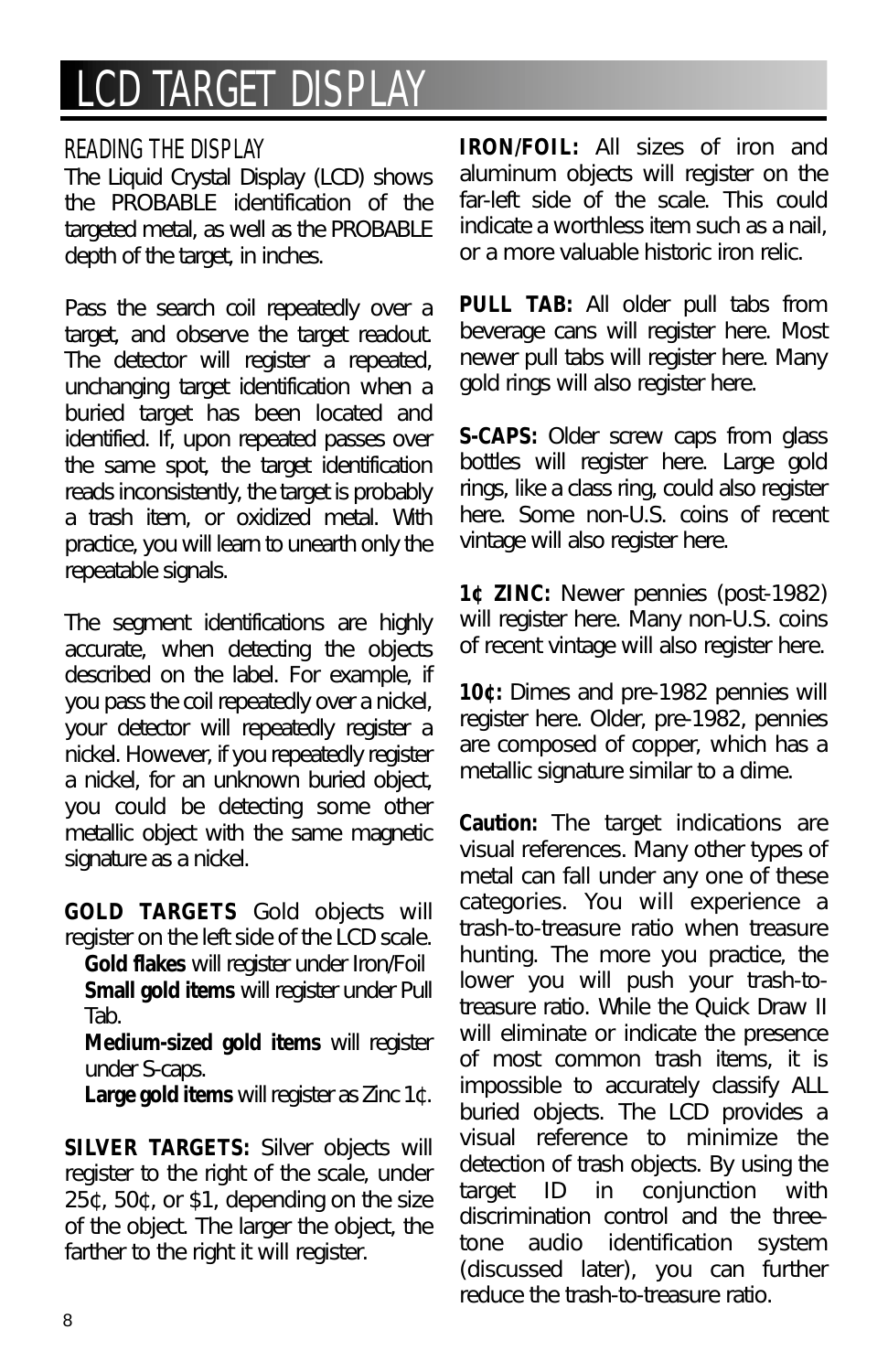## FRY & DFPT

*The LOW BATT indicator will flash as the unit is powered on. If the indicator comes on and stays on, replace the batteries.*



#### DEPTH INDICATOR:

*The Depth Indicator is accurate for coin-sized objects. It indicates the depth of the target, in inches. Large and irregularly-shaped objects will yield less reliable depth readings*

*When passing over an object, the depth indicator will light up and stay illuminated until another object is scanned. Pass repeatedly over the suspected target and pause briefly at the end of each sweep to read your display. Repeated indication at the same depth level indicates an accurate target detector. If the depth indication varies with each sweep, try sweeping at different angles; there may be more than one target present. With practice, you will learn the difference between accurate readings, multiple targets, and highly erratic readings which evidence trash or irregularly shaped objects.*



*Depth indicator locked on 8 inches*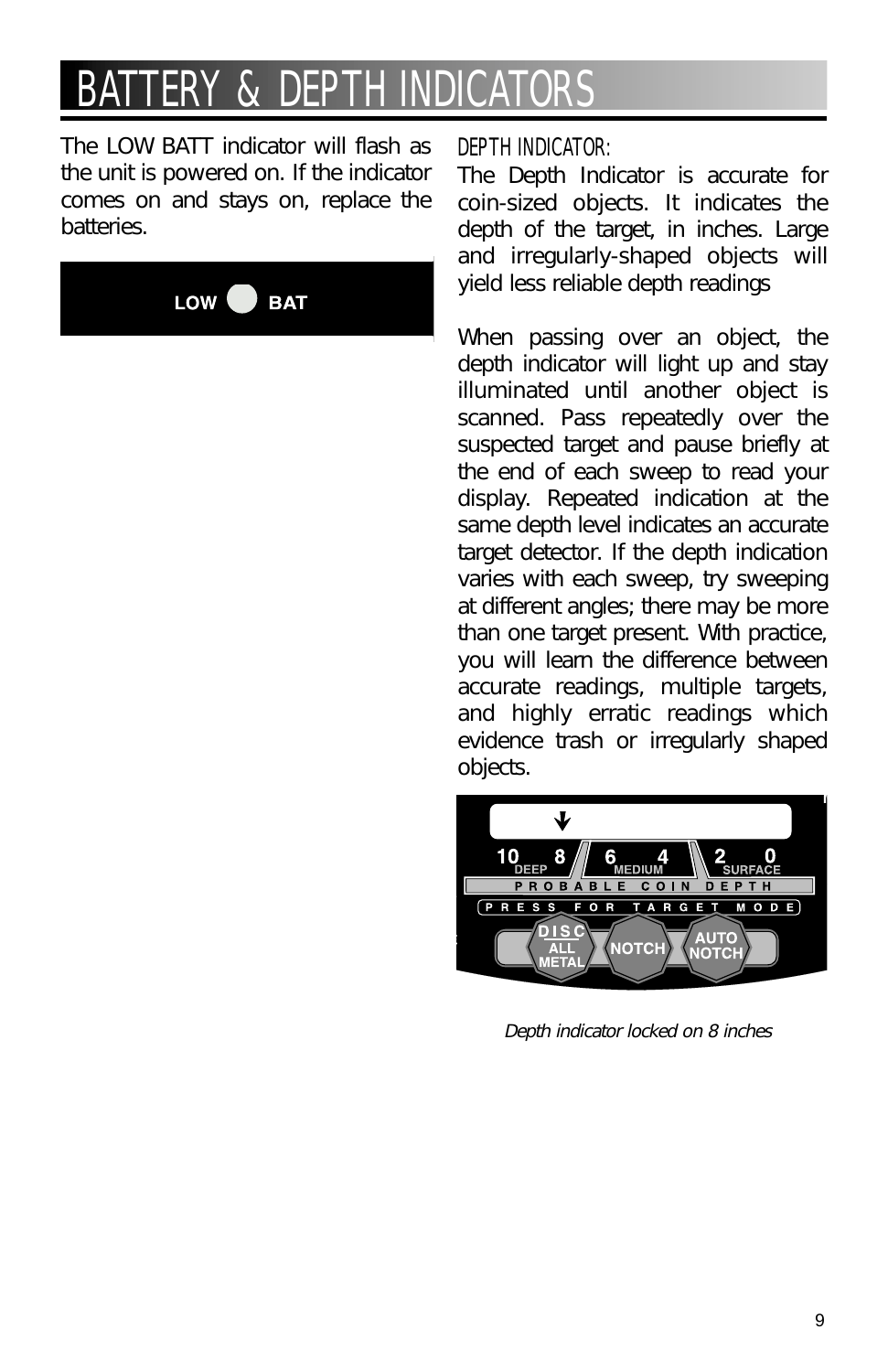## SENSITIVITY ADJUS



*The principle use for the SENSITIVITY knob is to eliminate ELECTROMAGNETIC INTERFERENCE (EMI). EMI is both naturally-occurring and man-made. Common sources of EMI are power lines, both suspended and buried, and broadcasting antennas. Machinery, when in operation, can also produce EMI.*

*EMI comes from most household appliances, so YOUR DETECTOR CAN BEHAVE VERY ERRATICALLY INDOORS. If you want to test it indoors, turn off the TV and microwave. If you have lights with*

*dimmer switches, also turn these off; dimmer switches can produce lots of EMI.*

*If your detector chatters with the SENSITIVITY knob in the 100% clockwise position, reduce the sensitivity until the chatter stops (usually to the 1:00 or 3:00 position).*

*If you suspect the presence of deeper targets underneath a shallower target, reduce the SENSITIVITY to eliminate the detection of the deeper target to properly locate and identify the shallower target.*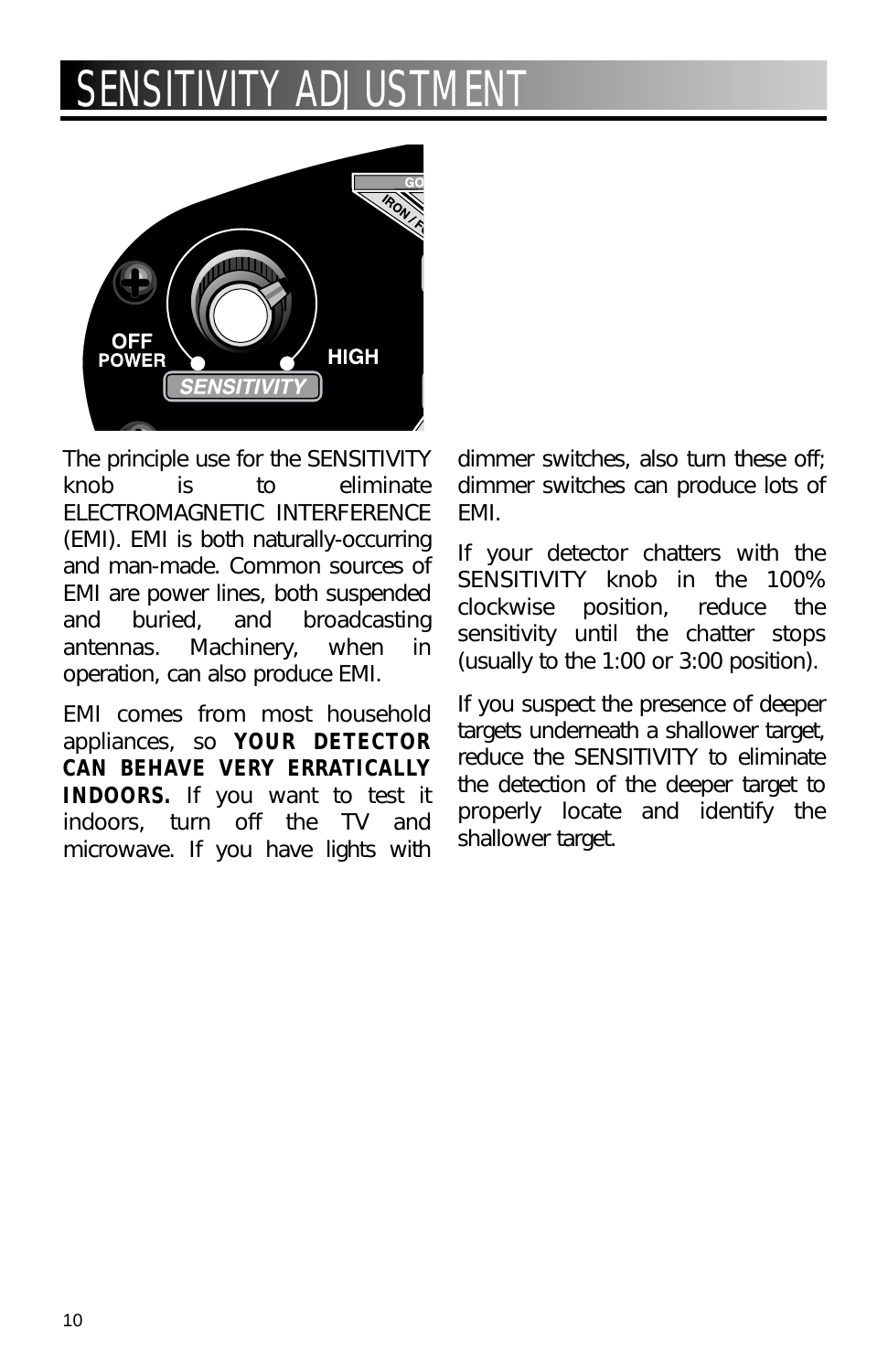## **MODES OF OPERAT**

#### ALL METAL MODE:



*There are two ways to enter the ALL-METAL mode.*

*1) Turn the right knob (Disc/Notch) left to the furthest counterclockwise position. Then Press the Disc/All Metal touch pad.*

*or*

*2) Turn the right knob (Disc/Notch) left to the furthest counterclockwise position. Then turn the detector on. (The detector always defaults to the Disc/All Metal mode when first powered on).* 



#### DISCRIMINATION MODE:

- *To enter DISCRIMINATION mode,*
- *1) Press the Disc/All Metal touch pad, and*
- *2) Turn the Disc/Notch control knob clockwise past the "Disc" indication.*

*In the DISCRIMINATION mode, the detector will emit three distinct tones, depending on the type of metal detected.*

*As you turn the Disc Knob*

*clockwise, you will progressively "discriminate out," or eliminate from detection, different types of metals.*

*Refer to the illustration below as a reference for the levels required to discriminate out different objects.*



*The DISCRIMINATION mode is a fixed-start-point system. As you turn the knob to the right, more objects are progressively eliminated, including the items to the left. Use DISCRIMINATION for coin-shooting and detecting in trashy areas.*

#### NOTCH MODE:



*To enter NOTCH mode, press the Notch touch pad.*

*In NOTCH mode, iron is automatically eliminated.*

*NOTCH then gives the user a variable rejection window. In this mode, you can eliminate items in the middle of*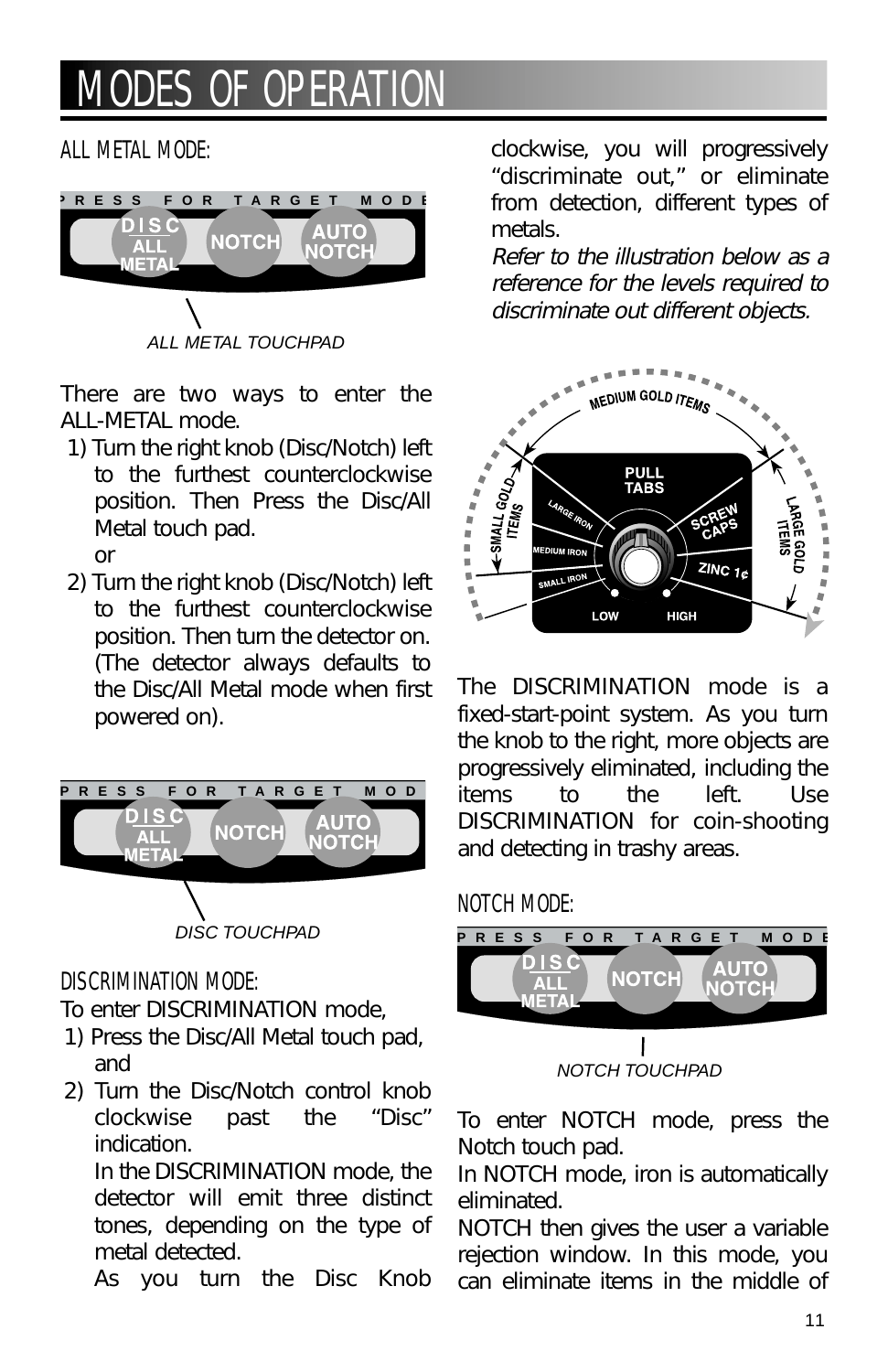## **MODES OF OPERAT**

*the metallic spectrum, but still detect items to the left of the scale, as follows:*



*NOTCH is most useful to "notch out" specific unwanted items. If you encounter certain bothersome trash items, program their rejection into your detector as follows:*

- *1) Turn the Disc/Notch knob 100% counterclockwise.*
- *2) Pass the undesirable object under the search coil.*
- *3) Turn the Disc/Notch knob slowly clockwise until the object is no longer detected.*

*Use the NOTCH mode for coin-shooting, jewelry hunting, or for your own customized hunt.*

### AUTO NOTCH MODE



AUTO NOTCH TOUCHPAD

*To enter the AUTO NOTCH mode, press the Auto Notch touch pad. In AUTO NOTCH mode, iron, most pull tabs, and screw caps are automatically eliminated.* 

*In addition, you can turn the Disc/Notch control to selectively eliminate more items beyond the pre-programmed ones. The Disc/Notch control operates in this mode in the same manner as outlined in the NOTCH mode instructions, except that AUTO NOTCH does not eliminate the more valuable nickels.*

*Use AUTO NOTCH for press-and-go treasure hunting in applications like coin-shooting, and jewelry hunting.*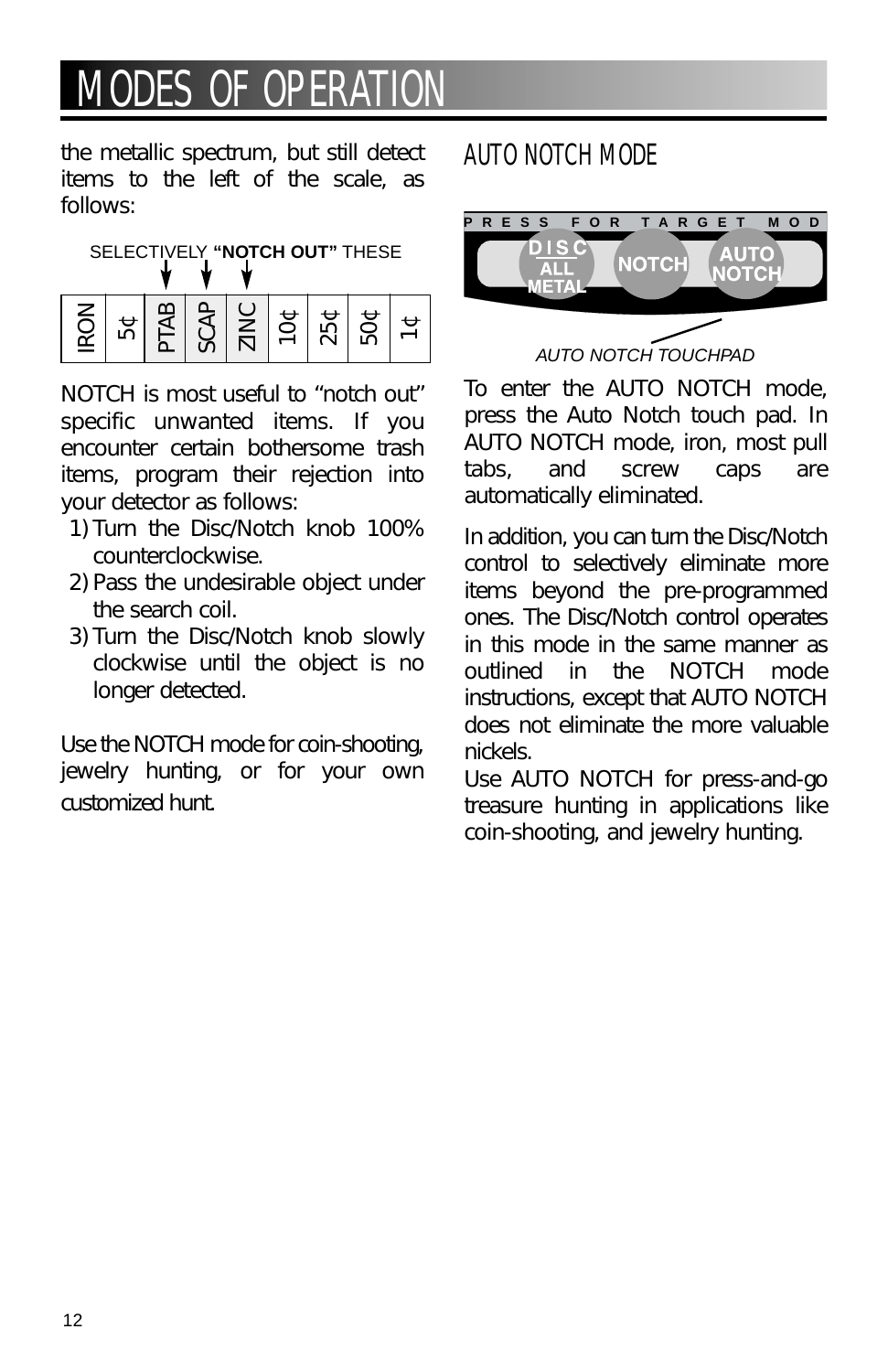## **AUDIO TARGET**

*Depending on the operating mode and Disc/Notch control setting, the Quick Draw II emits three distinct tones which classify metal objects into categories.*

#### IRON & STEEL:

*In the DISCRIMINATION mode most iron and steel objects will induce a low tone. Highly oxidized iron can induce a high tone, depending on the Disc/Notch control setting. For instance, some rusted bottle caps will induce a high tone and indicate to the right of the LCD target display.*

#### GOLD:

*Gold objects will induce a low or medium tone, depending on their sizes. Very small gold objects will indicate on the left-most segment. Large gold objects will read under the Zinc segment. If you are gold prospecting, you will usually be looking for natural gold in an area which it does not contain much trash, and can therefore ignore the specific segment descriptions.*

#### PULL TABS:

*Pull tabs are the most bothersome trash items for detectorist. Most will induce a medium tone. Most will be eliminated automatically in the AUTO NOTCH mode, or alternatively be manually "notched out" in NOTCH mode with the Disc/Notch control. The older pull tabs (those not attached to the can after opening) are sometimes broken in half; these broken tabs can induce low tones. Highly oxidized pull tabs can also induce high tones.*

*It can be very difficult to differentiate pull tabs from gold rings. When they both induce medium tones, you might notice a "double beep" from a gold ring but a "single beep" from pull tabs. To achieve this distinction, sweep the search coil very slowly, and at different angles. Two tones might signal as the detector passes over each side of the round ring.*

### COPPER, SILVER & BRASS:

*Most valuable coins are composed of these metals and will usually induce a high tone. Valuable objects other than coinage can also be composed of copper, silver and brass.*

*LOW TONE*



*Nails & Bottle Caps, Gold & Nickel*





*Old & New Pull Tabs, Zinc Pennies (Post 1982)*

#### *HIGH TONE*



*Copper, Silver & Brass Copper Pennies (Pre 1982)*

*Audio Target Identification (ATI) classifies metals into three categories.*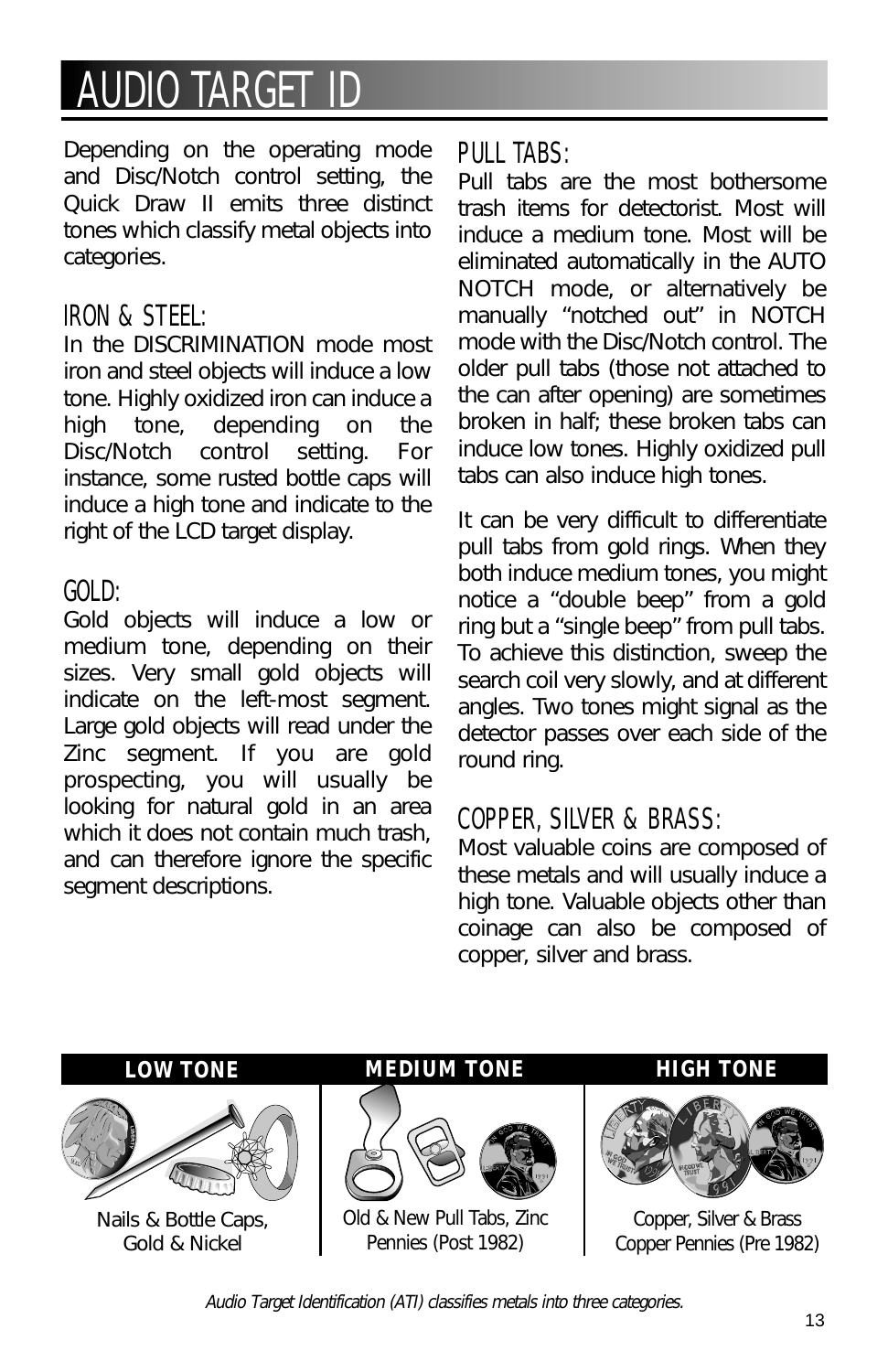## IN THE FIELD TECHNIQUES

#### PINPOINTING

*Accurate pinpointing takes practice and is best accomplished by "X-ing" the target area.* 

- *1. Once a buried target is indicated by a good tone response, continue sweeping the coil over the target in a narrowing side-to-side pattern.*
- *2. Take visual note of the place on the ground where the "beep" sounds.*
- *3. Stop the coil directly over this spot on the ground.*
- *4. Now move the coil straight forward and straight back towards you a couple of times.*
- *5. Again make visual note of the spot on the ground at which the "beep" sounds.*
- *6. If needed, "X" the target at different angles to "zero in" on the exact spot on the ground at which the "beep" sounds.*



14 *When pinpointing a target, try drawing an "X", as illustrated, over where the tone is induced.*

### COIL MOVEMENT

*When swinging the coil, be careful to keep it level with the ground about one inch from the surface. Never swing the coil like a pendulum.*

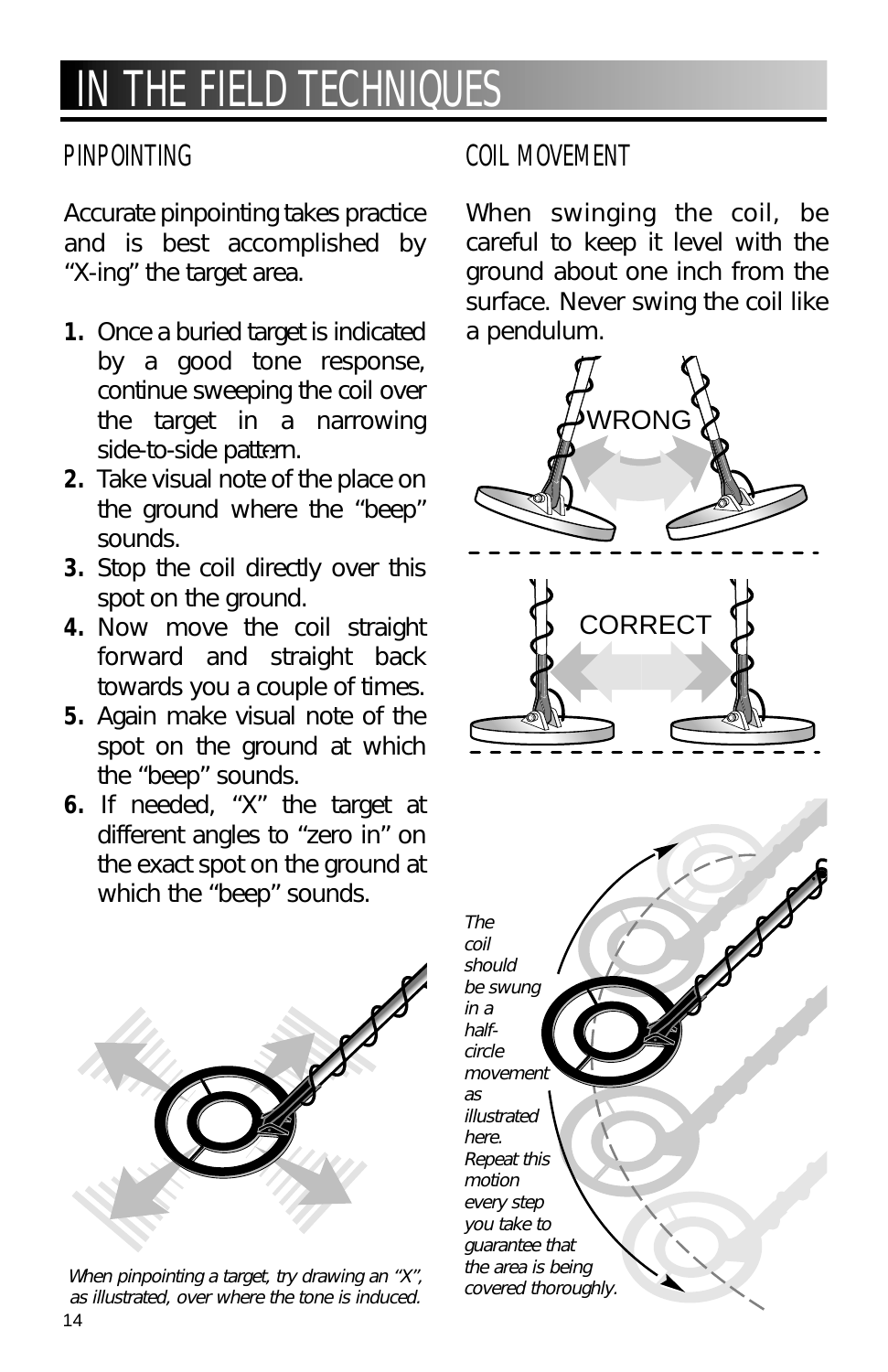## IN THE FIELD TECHNIQUES

*After selecting your operating mode, swing the search coil gently side-toside, slightly overlapping each sweep as you move forward. Make sure you keep your search coil approximately 1 inch above the ground as you search. Raising it in the sweep, or at the ends of your sweep, will cause false readings. Move slowly; hurrying will only cause you to miss targets.*

*Most good objects will respond with a good repeatable signal. If a signal does not repeat after swinging the coil directly over the suspected target a few times, it is more than likely trash metal. False signals can be caused by trashy ground, electrical interference, or by large irregular trash*

*objects. These signals are easily recognized by their often broken or non-repeatable nature.*

*The Quick Draw II is a very sensitive and deep-seeking detector. It will respond loudly to many targets that other detectors would only detect with a weak signal. Because of this, trash-induced signals and other sources of interference may cause signals that seem confusing. The key to managing these false signals is to dig only those targets that emit a strong repeatable signal. As you sweep the search coil back and forth over the ground, learn to recognize the difference between the signals that occur at random and signals that are stable and repeatable.* 

*When searching very trashy ground, it is best to scan small areas with slow, short overlapping sweeps. To prevent erratic signals and difficult pinpointing in trashy areas, consider purchasing the Bounty Hunter 4-Inch Gold Nugget Coil System.*

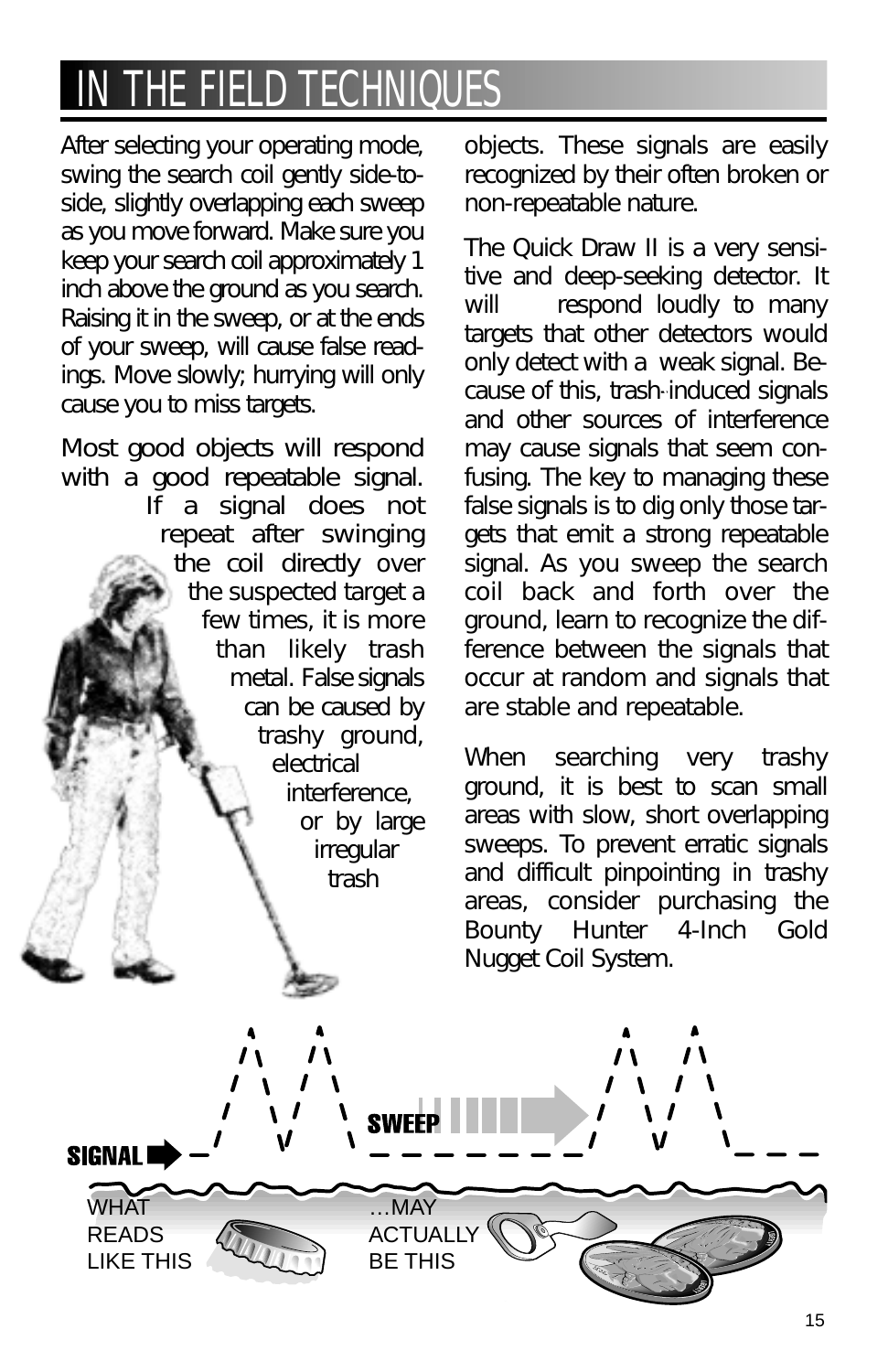## METAL DETECTING APPLICATIONS

### COINSHOOTING:

*The most popular metal detecting application. When coinshooting, you want to discriminate out pull tabs, screw caps, and iron objects. Beware that highly oxidized steel may also be detected.*

### *Control settings required.*

- 1) Press DISC/ALL METAL touch pad.
- 2) Turn the Disc/Notch Knob to the 3:00 position.

### RELIC HUNTING:

*A relic is a historical object, sometimes of great value. Relics can be found in abandoned homes, plowed fields or even your own backyard. Research the local library to learn of historical events or places in the area. You can then target your search to a specific area and gain valuable insight into your local history.*

### *Control settings required.*

- *1) Press DISC/ALL METAL touchpad.*
- *2) Turn the DISC/NOTCH knob 100% counterclockwise.*

*Many relics are iron, so you do not want to discriminate.*

### CACHE HUNTING:

*A cache, pronounced "cash" is a buried or hidden valuable stored inside a case, strong box, or bag. A cache can be hidden in the floor or walls of a house, or buried nearby. Operate in the ALL METAL mode.*

#### *Control settings required.*

- *1) Press DISC/ALL METAL touchpad.*
- *2) Turn the DISC/NOTCH knob 100% counterclockwise.*

### JEWELRY HUNTING:

*Jewelry can be found wherever people congregate. Beaches, parks, school yards and fair grounds are all littered with lost jewelry. Your greatest challenge is the interference from pull tabs and cans. You must use a discrimination mode: AUTO NOTCH is best.*

#### *Control settings required.*

*1) Press the AUTO NOTCH touchpad.*

*2) Set Disc/Notch knob at 2:00. Dig only the repeatable low and high tones, avoid the broken or non-repeatable tones.*

### OTHER APPLICATIONS:

*Use your Quick Draw II to find property markers, machine parts, and lost keys. Keep your detector in ALL-METAL mode for these tasks. Gold prospecting also requires the ALL-METAL mode.*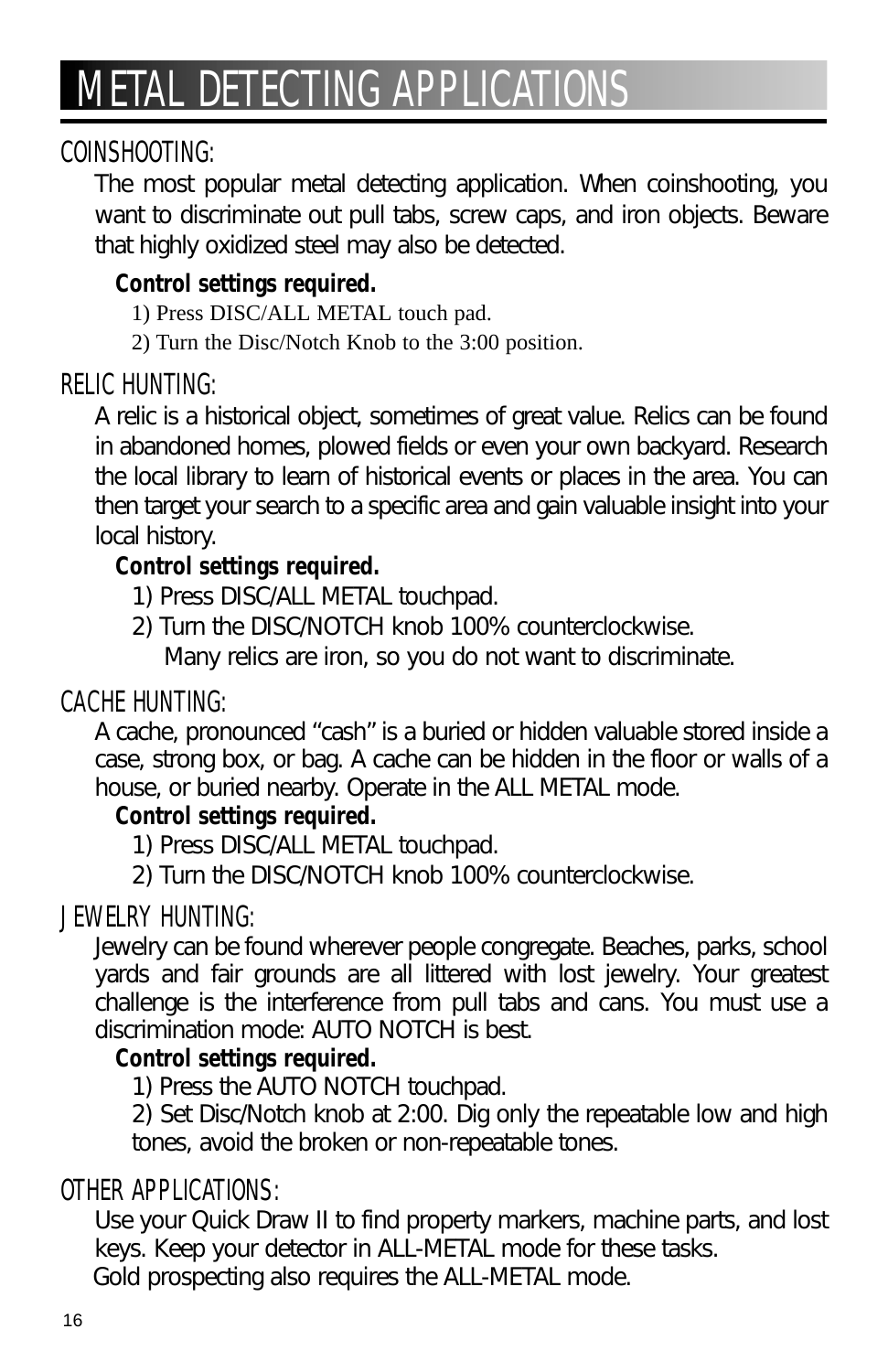## **ACCESSORIES**

## MAXIMIZE YOUR METAL DETECTING EXPERIENCE WITH THESE BOUNTY HUNTER ACCESSORIES



## 4 INCH COIL

*Great for searching in trashy areas with its smaller target area. Also perfect for gold prospecting and fitting into tight spaces.*

10 INCH COIL *For maximum depth detection.*

## **HEADPHONES**

*Increase battery life and find more deeply buried objects, evidenced by faint signals sometimes undetected with the standard speaker.*

CARRY BAG *Custom-sized to carry your Quick Draw II.*

COIL COVERS *Protect your coil from wear & tear. 4 inch, 8 inch, 10 inch.*

www.detecting.com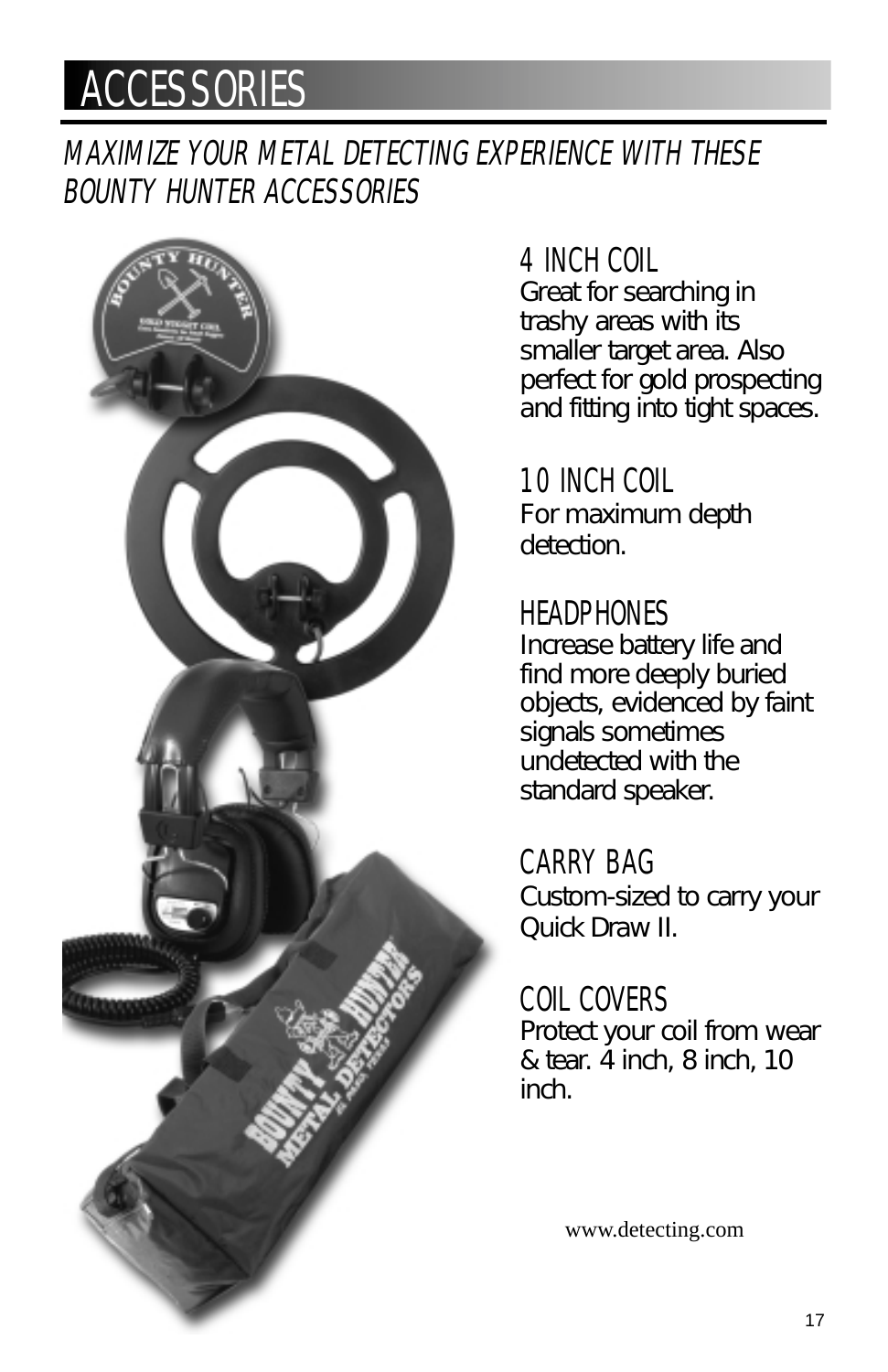# TROUBLESHOOTING

## TROUBLE SHOOTING GUIDE

| <b>SYMPTOM</b>                                                         | <b>CAUSE</b>                                                                                                                                                                                               | <b>SOLUTION</b>                                                                                                                                                                                                    |
|------------------------------------------------------------------------|------------------------------------------------------------------------------------------------------------------------------------------------------------------------------------------------------------|--------------------------------------------------------------------------------------------------------------------------------------------------------------------------------------------------------------------|
| Detector chatters<br>or beeps erratically                              | • Using detector<br>indoors<br>· Using detector near<br>power lines<br>• Using 2 detectors in<br>close proximity<br>• Highly oxidized<br>buried object<br>Environmental<br>electromagnetic<br>interference | • Use detector<br>outdoors only<br>• Move away<br>from power lines<br>• Keep 2 detectors<br>at least 20' apart<br>• Only dig up<br>repeatable<br>signals<br>• Reduce sensitivity<br>until erratic<br>signals cease |
| Constant low tone<br>or constant repeating<br>tones                    | • Discharged batteries<br>• Wrong type of<br>batteries                                                                                                                                                     | • Replace batteries<br>• Use only 9V<br>alkaline batteries                                                                                                                                                         |
| LCD does not lock<br>on to one target ID<br>or emits multiple<br>tones | • Multiple targets<br>present<br>• Highly oxidized<br>target<br>• Sensitivity set<br>too high                                                                                                              | • Move coil slowly<br>at different angles<br>• Reduce sensitivity                                                                                                                                                  |
| No power, no<br>sounds                                                 | • Dead batteries<br>• Batteries connected<br>improperly<br>• Cord not connected • Check connections<br>securely                                                                                            | • Replace batteries                                                                                                                                                                                                |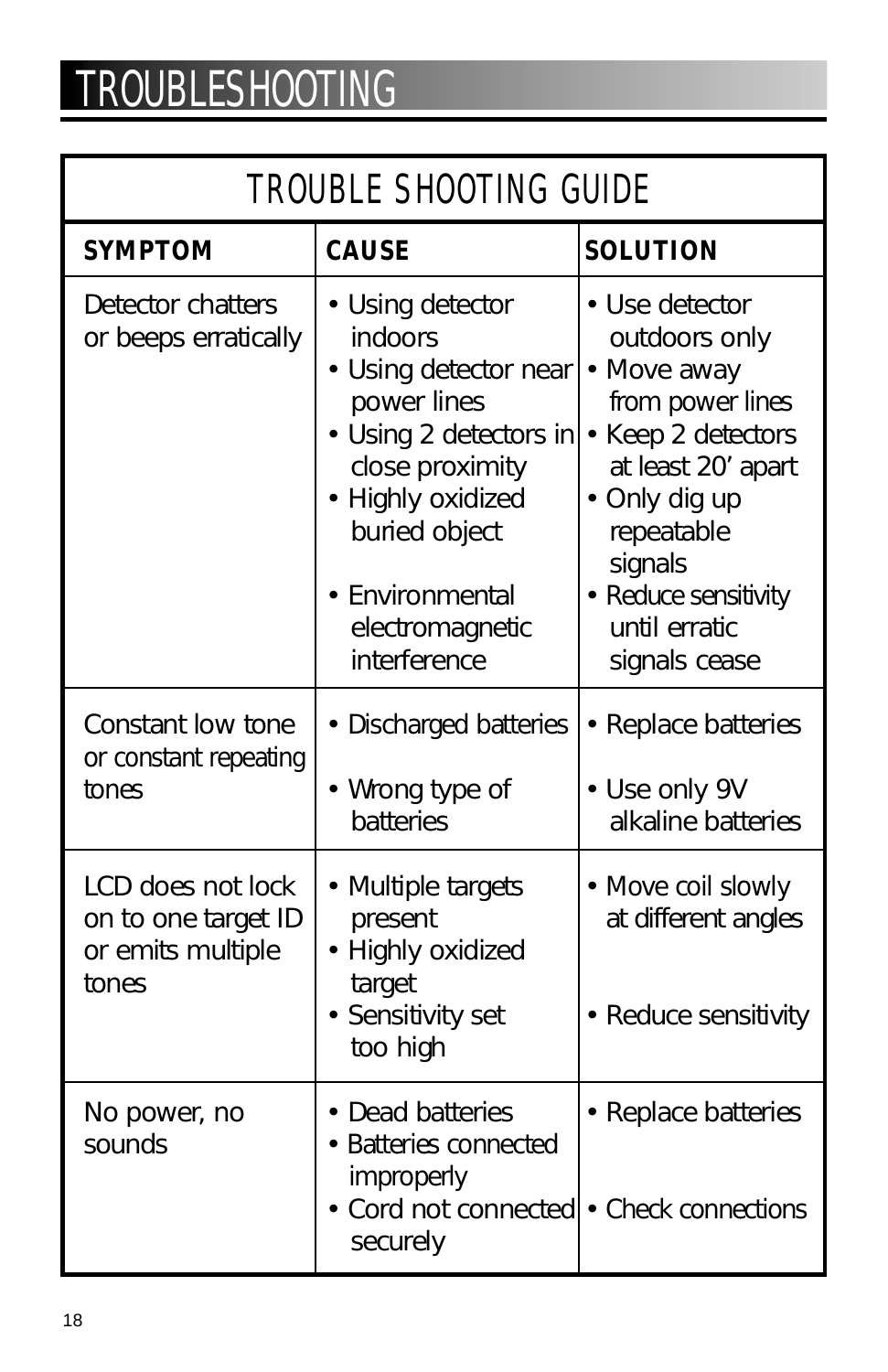# **CARE AND MAINTENAL**

*Your Quick Draw II Metal Detector is an example of superior design and craftsmanship. The following suggestions will help you care for your metal detector so you can enjoy it for years to come.*



*Handle the metal detector carefully. Dropping it can damage circuit boards and cases.*



*Use and store the metal detector in normal temperature environments. Temperature extremes can shorten the life of electronic devices and distort or melt plastic parts.*



*Wipe the metal detector with a damp cloth occasionally to keep it looking new. Do not use harsh chemicals, cleaning solvents, or strong detergents to clean the metal detector.*

*The coil is waterproof and may be submerged in either fresh or saltwater. Be careful to prevent water from entering the chassis. After using the coil in saltwater, rinse it with fresh water to prevent corrosion of the metal parts.*

*Modifying or tampering with the detector's internal components can cause a malfunction and will invalidate your detector's warranty.*